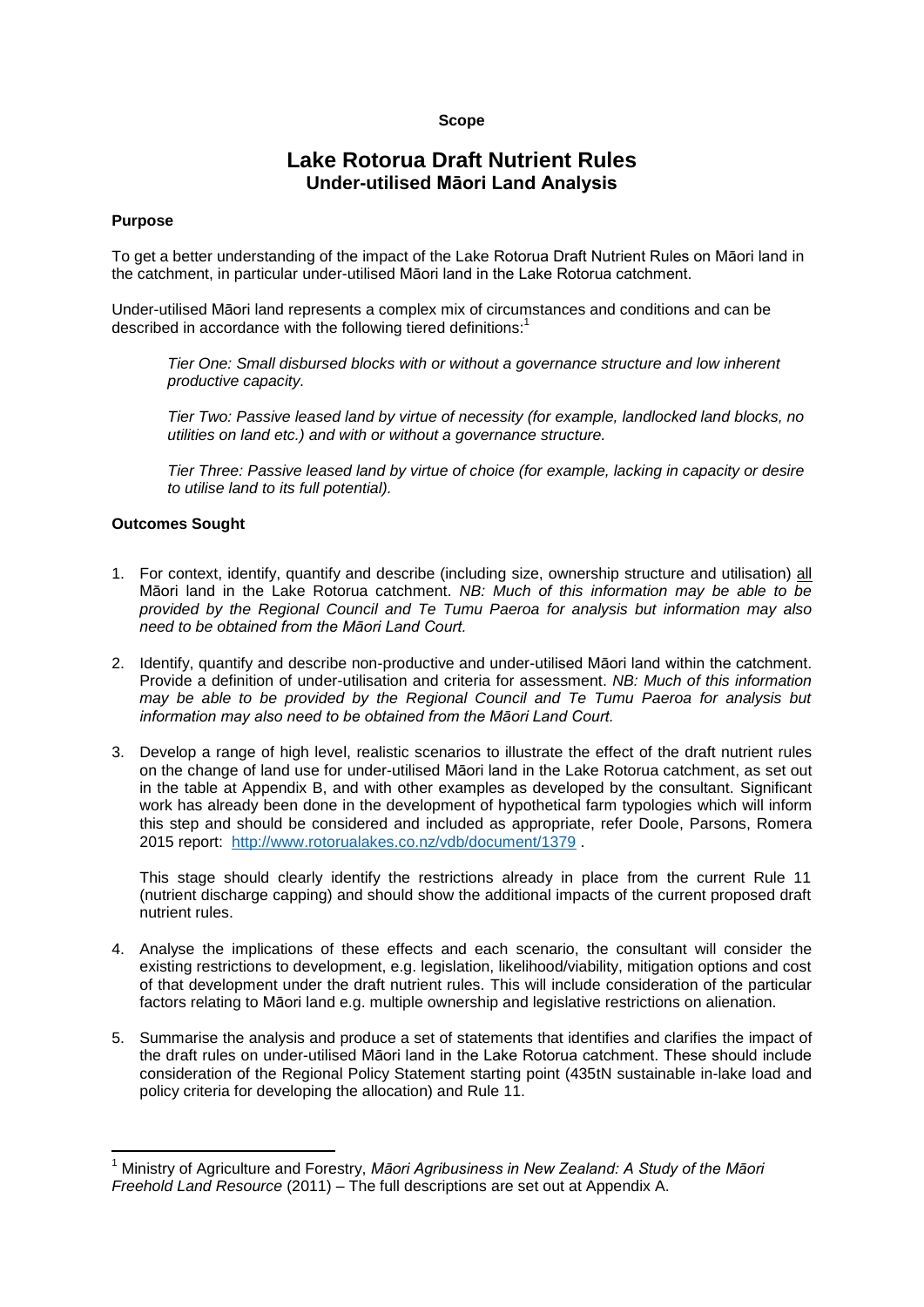6. Te Tumu Paeroa, Te Arawa Mana Whenua Advisory Group, Te Arawa Primary Sector Group and Bay of Plenty Regional Council are to be provided a draft for comments prior to finalisation.

#### **Intended Use**

Depending on the findings of this report there are several possible uses, the first will be to understand the scale of the issues and inform engagement/next steps on it. The report is also likely to be used to inform decision making on the rules, e.g. the s32 analysis.

#### **Confidentiality**

The consultant will be required to enter in to a confidentiality agreement with the Regional Council and Te Tumu Paeroa in relation to the release of the property information and nutrient data for each property (e.g., the benchmark and nitrogen discharge allowance). This information may only be used for the purpose for which it is provided to the Consultant and their final report will only use generic and aggregate data to protect the identity and confidentiality of individual property owners.

#### **Information to be provided by Council**

Council will provide a relevant dataset of benchmarking and nitrogen discharge allowance data, it will also provide climate, soil, land use capability and information related to existing protection of natural areas on the relevant land.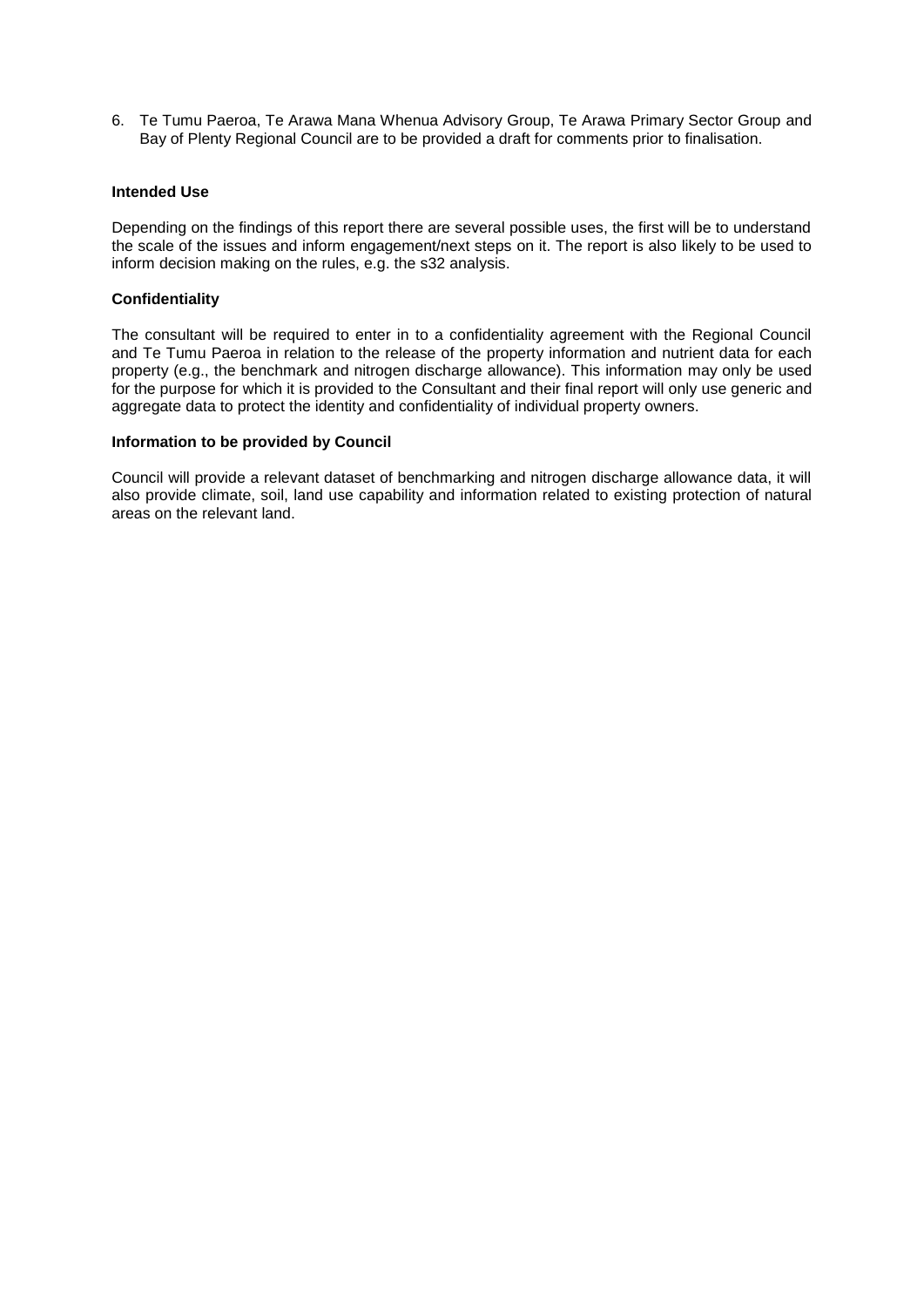### **APPENDIX A**

## *Māori Agribusiness in New Zealand: A Study of the Māori Freehold Land Resource* **(2011**)

Tier one: Land with good inherent productive capacity in long term lease.

Tier two: Land with good inherent productive capacity but on long term lease due to statutory and institutional constraints.

Tier three: Land previously farmed for collective benefit but forced to leasehold to provide cash flow to settle debt and obligations arising from previous business decisions.

Tier four: Small disbursed blocks, with low current productivity that are sub-economic for pastoral development but have significant inherent productive potential.

Tier five: Small disbursed blocks with low inherent productive capacity.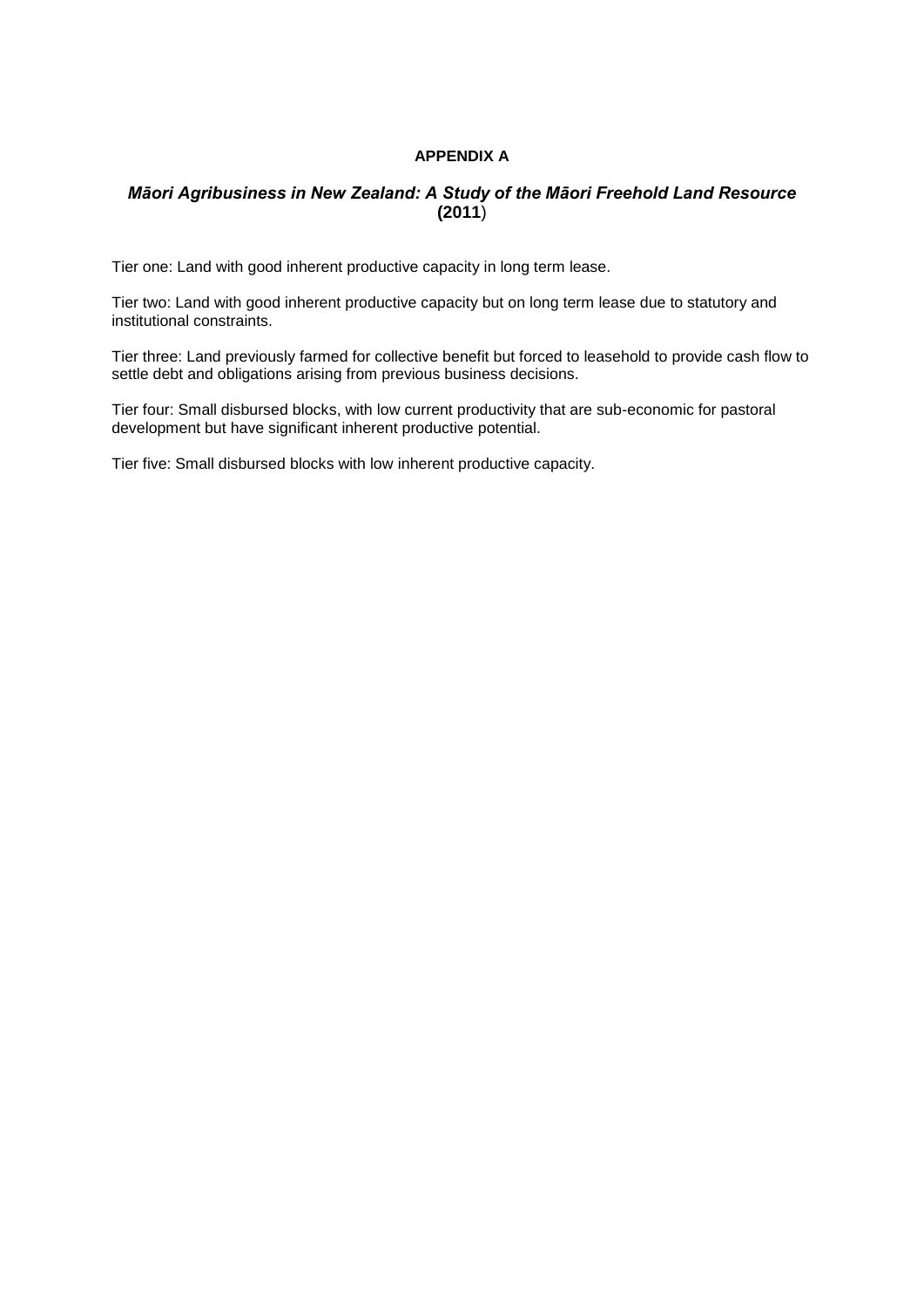## **APPENDIX B**

## **Maori Freehold Land: Land Conversion**

| <b>Current land</b><br>use                                                | Land Use Conversion - approximate costs of conversion in \$ value of nitrogen per hectare or gain realised in sale of<br>nitrogen per hectare. |                                    |                                                    |                                                 |                                            |                         |       |                                                  |                                              |        |
|---------------------------------------------------------------------------|------------------------------------------------------------------------------------------------------------------------------------------------|------------------------------------|----------------------------------------------------|-------------------------------------------------|--------------------------------------------|-------------------------|-------|--------------------------------------------------|----------------------------------------------|--------|
|                                                                           | Leased<br>pasture:<br><b>Dairy</b>                                                                                                             | Leased<br>pasture:<br>Dry<br>stock | Leased<br>pasture:<br>un-<br>intensive<br>drystock | <b>Forestry</b><br>- owned<br>cutting<br>rights | Forestry -<br>unowned<br>cutting<br>rights | <b>Native</b><br>forest | Gorse | <b>Tree</b><br>crop,<br>e.g.,<br>mānuka,<br>nuts | Horticulture,<br>e.g., berries,<br>kiwifruit | Other? |
| Leased<br>pasture:<br><b>Dairy</b>                                        |                                                                                                                                                |                                    |                                                    |                                                 |                                            |                         |       |                                                  |                                              |        |
| Leased<br>pasture: Dry<br>stock                                           |                                                                                                                                                |                                    |                                                    |                                                 |                                            |                         |       |                                                  |                                              |        |
| Leased<br>pasture: un-<br>intensive<br>drystock e.g.<br>leased<br>grazing |                                                                                                                                                |                                    |                                                    |                                                 |                                            |                         |       |                                                  |                                              |        |
| Forestry-<br>owned<br>cutting rights                                      |                                                                                                                                                |                                    |                                                    |                                                 |                                            |                         |       |                                                  |                                              |        |

 $\blacksquare$